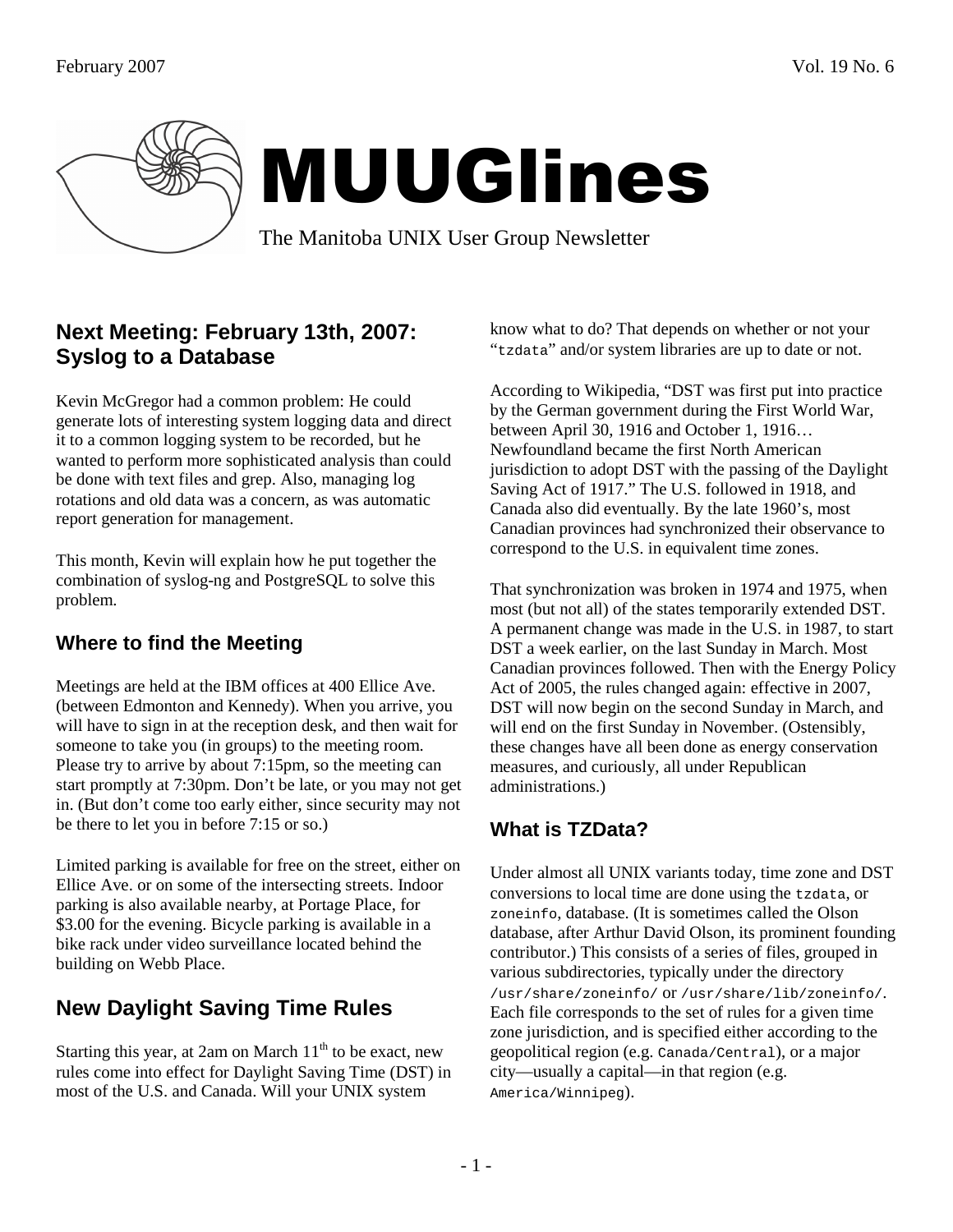So, how do you know if your database is up to date? A good way to test it is to use the zdump command. For example:

zdump –v Canada/Central | fgrep 2007

If this shows the transitions on March 11 and November 4, then you're up to date. If not, you'll need to get a new copy of the database.

### **Getting Updates**

For many Linux distributions, a package called tzdata will likely exist. Its version number should be 2006a or more recent. Red Hat has issued updates for Enterprise versions 3 and 4, as well as all Fedora releases. In older Red Hat Linux versions, tzdata was part of the glibccommon package; a Fedora Legacy update may be available for those versions.

For Solaris systems, patches have been issued for all supported versions. Actually, you'll likely need two patches, one for the tzdata itself, and one to upgrade various libraries for POSIX compatibility. Apple has issued updates for Mac OS X 10.4, but earlier versions may not be supported.

So, what if you find yourself with an old, unsupported system with old tzdata? Well, the simple, quick fix is to simply copy the whole zoneinfo tree from an updated system over to the old system. As long as they're binary compatible, this should work. Another alternative is to get the source from **http://www.twinsun.com/tz/tz-link.htm** and compile it for your system.

So, you've done all this, and zdump now reports the correct transitions, but you're still getting the wrong conversion for local time? You may have an out-of-date localtime file. On many systems, this is stored as /etc/localtime, and is typically just a symbolic link to the appropriate zoneinfo file. However, on some systems (like Red Hat and Fedora distributions), the file is a copy of the zoneinfo file, made at the time of the system installation or last upgrade. If this file is now out of date, simply copy the updated one there, or make it a symbolic link:

ln –sf /usr/share/zoneinfo/Canada/Central /etc/localtime

#### **Java Runtime Environment and Apps**

OK, so this should cover the system itself, but what about your applications? It turns out that Sun's JRE has its own way of computing DST, so you'll need to be sure that's updated as well. You may also have to worry about other specific applications too, such as calendaring software.

You can find out more about Canadian time zones, and DST legislation for 2007, here:

#### **http://www3.sympatico.ca/c.walton/canada\_dst.html**

#### **MUUG Financial Statements 2005-2006**

#### **Balance sheet**

| Assets                     |             |
|----------------------------|-------------|
| Cash                       | \$1,525.78  |
| Investments (GICs)         | \$18,269.31 |
| Total                      | \$19,795.09 |
| Equity                     |             |
| <b>Retained Earnings</b>   | \$19,795.09 |
| Total                      | \$19,795.09 |
| <b>Income Statement</b>    |             |
| Income                     |             |
| <b>Linux Compact Discs</b> | \$135.00    |
| Interest on GICs           | \$269.31    |
| <b>Interest on Savings</b> | \$0.27      |
| Membership sales           | \$1,140.00  |
| Total income               | \$1,544.58  |
| Expenses                   |             |
| <b>MUUG Online</b>         | \$188.05    |
| Newsletter and Mailbox     | \$750.54    |
| <b>Service Charges</b>     | \$5.46      |
| Total expenses             | \$944.05    |
| Net Income                 | \$600.53    |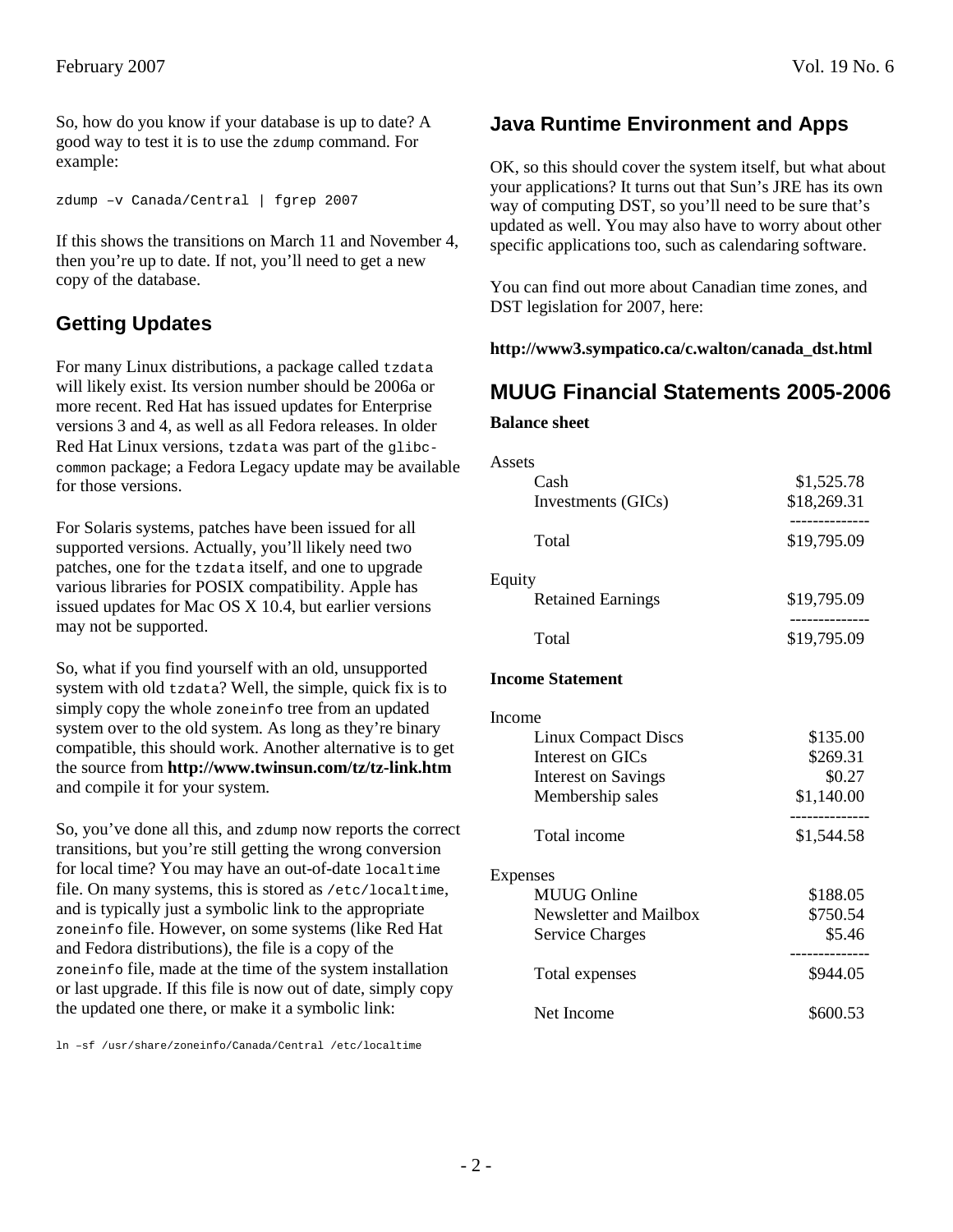#### **Linux Media Arts to Open Research and Development Center in Manitoba**

*The Manitoba Media Centre for Open Source Entertainment Engineering Innovation and Production Research* 

BURBANK, Calif. – December 15, 2006 – Linux Media Arts, Inc. (LMA), a developer of award winning media production software and systems in partnership with the Government of Manitoba, Canada introduced a plan for a new Open Source product research and development center in Winnipeg that will serve the global media industry that emanates from California.

The Honourable Premier of Manitoba, Mr. Gary Doer, congratulated Linux Media Arts on its leadership in developing the plans to open the Manitoba Media Centre at an event organized as a joint effort by the Government of Manitoba and Linux Media Arts, at the Kodak Theater in Hollywood, California.

"We are very excited to share the vision and enthusiasm of Linux Media Arts who has emerged as a leader in Open Source media technology. The establishment of the Manitoba Media Centre in cooperation with LMA provides the perfect combination of technical innovation, leadership excellence, open access, and business savvy, which will greatly contribute to the economy of Manitoba

and add an important body of technological knowledge for the global film, television, Internet, and media industries," said The Honourable Premier of Manitoba, Mr. Gary Doer; he added that "the MMC is a perfect fit for Manitoba, Canada and its partners in the United States to access markets and we have high hopes for it to become a worldwide centre for technological excellence and progress."

Mr. Michael Collins, Founder and CEO at LMA stated: "The Manitoba Media Centre will be established through investments from the private and public sector totaling \$20 million. The energy behind this important partnership underscores LMA's and Manitoba's commitment to building a successful product research and development center with an international focus to serve the media industry."

The goal of the Manitoba Media Centre will be tri-fold: to release an Open Source Media Distribution for the Linux Operating System; to further develop and refine Open Source media management applications and tools; and to

carry out extensive research and development of Open Source media management and archiving tools. Linux Media Arts and their development partners have been working extensively in these areas for several years and have achieved International recognition for their efforts and intend to continue in this line of development.

Vice-Admiral Walter Davis, USN (Ret.), of CommNexus in San Diego and Principal in LMA stated the importance of the partnership to the further development of advanced and flexible tools for the media industry.

The Manitoba Media Centre will support the Misipawistik First Nation (formerly known as Grand Rapids First Nation) in the development of their knowledge economy. Chief Ovide Mercredi highlighted that "students and graduates from the community will be delighted to take advantage of the Centre's media technology tools and utilize these tools for their own production of intellectual property and business ventures in the knowledge economy".

Additionally, the MMC will work with Red River College in Winnipeg to explore training opportunities in the entertainment engineering field which would lever the experience of LMA's network of professionals. Red River College's President & CEO, Mr. Jeff Zabudsky, explained that "Open Source is an increasingly important part of today's development environment, so training in these advanced tools for the media industry will add to the comprehensive skill sets of RRC graduates and help them succeed in this exciting sector."

"The creation of MMC is an innovative activity that fits well with Winnipeg's economy and growing new media sector and we congratulate MMC for focusing on creating opportunities for talented students and professionals in the global media industry" said Mr. Stuart Duncan, President of Destination Winnipeg Inc. The MMC will also partner in R&D projects with the Experimental Media Centre at the University of Manitoba.

Dr. Jose A. Rueda, a respected Winnipeg-based entrepreneur, computer scientist, and industry expert will lead the development and organization of MMC and serve as the Founding President. "It has always been my goal to make advanced technologies accessible and useful for applications, as well as to be part of the vibrant growth and innovation available in Manitoba today", said Dr. Rueda. Collins added "under the leadership of Dr. Rueda, with his